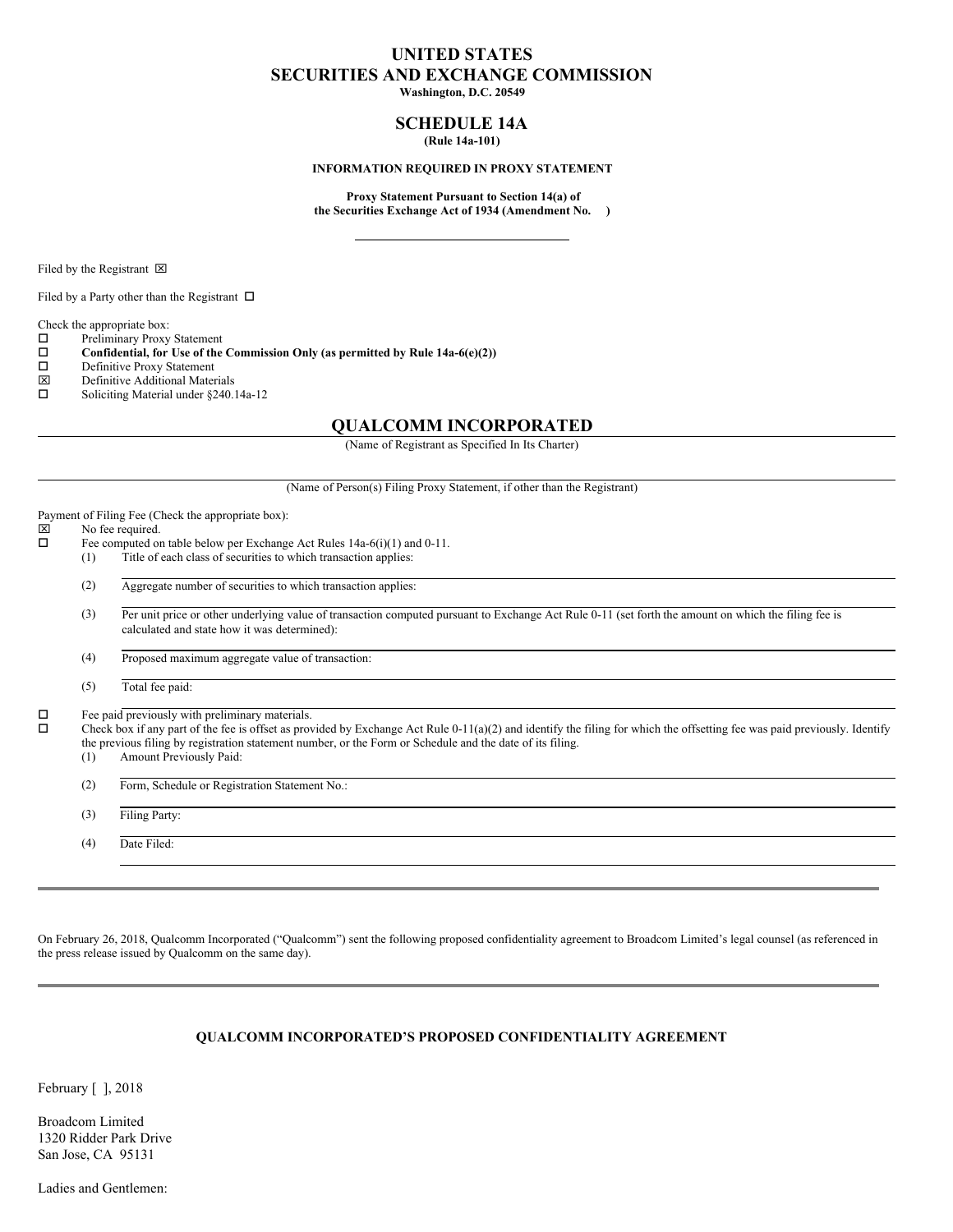In connection with the consideration of a possible transaction (the "Transaction") between Qualcomm Incorporated, a Delaware corporation (together with its subsidiaries and affiliated entities, "Qualcomm"), and Broadcom Limited, a public company limited by shares and incorporated under the laws of the Republic of Singapore (together with its subsidiaries and affiliated entities, "Broadcom" and each of Qualcomm and Broadcom to constitute a "Party"), each Party (a "Disclosing Party") is prepared to make available to the other Party (the "Receiving Party") certain information concerning the business, financial condition, operations, prospects, assets, liabilities and other confidential and proprietary information of the Disclosing Party. As a condition to, and in consideration of, such information being furnished to the Receiving Party and its Representatives (as defined below), the Receiving Party agrees to treat such information (whether prepared by the Disclosing Party, its Representatives or otherwise and irrespective of the form of communication) that has been or will be furnished, or otherwise made available, to the Receiving Party by or on behalf of the Disclosing Party (herein collectively referred to as the "Evaluation Material") in accordance with the provisions of this letter agreement (the "Agreement"), and to take or abstain from taking certain other actions as hereinafter set forth. For purposes of this Agreement, references to "Representatives" in respect of a Party shall include only such Party's officers, directors, partners, members, employees, agents, representatives and advisors (including, without limitation, consultants, accountants, attorneys and financial advisors).

1 . Evaluation Material. The term "Evaluation Material" also shall be deemed to include all notes, memoranda, summaries, analyses, compilations, forecasts, data, studies, interpretations or other documents or materials prepared by the Receiving Party or its Representatives to the extent they use, contain, reflect or are based upon or derived from, in whole or in part, such information furnished to the Receiving Party or its Representatives pursuant hereto. The Receiving Party acknowledges and agrees that the Disclosing Party shall remain the exclusive owner of the Evaluation Material and all patent, copyright, trade secret, trademark, domain name and other intellectual property rights therein. No license or conveyance of such rights is granted to the Receiving Party or implied under this Agreement. The term "Evaluation Material" does not include information that (i) is or becomes generally available to the public other than as a result of a disclosure by the Receiving Party or its Representatives in breach of this Agreement, (ii) was within the Receiving Party's possession prior to its being furnished to the Receiving Party by or on behalf of the Disclosing Party pursuant to this Agreement; provided that the source of such information was not known by the Receiving Party (after reasonable inquiry) to be bound by a confidentiality agreement with or other contractual, legal or fiduciary obligation of confidentiality to the Disclosing Party, (iii) becomes available to the Receiving Party on a non-confidential basis from a source other than the Disclosing Party or any of its Representatives; provided that the source of such information was not known by the Receiving Party (after reasonable inquiry) to be bound by a confidentiality agreement with or other contractual, legal or fiduciary obligation of confidentiality to the Disclosing Party or (iv) has been or is independently developed by the Receiving Party without use or benefit of or reference to the Evaluation Material or violation of any obligation under this Agreement. As used in this Agreement, (x) the term "person" shall be broadly interpreted to include the media and any corporation, partnership, group, individual or other entity, and (y) the term "affiliates" shall have the meaning given to it under the Securities Exchange Act of 1934, as amended (the "Exchange Act").

2 . Use and Disclosure of Evaluation Material. (a) The Receiving Party hereby agrees that it and its Representatives shall (i) use the Evaluation Material of the Disclosing Party solely for the purpose of evaluating the Transaction, (ii) keep the Evaluation Material confidential and (iii) not disclose any of the Evaluation Material in any manner whatsoever, except as may be required by law, stock exchange rules or court order subject to the provisions set forth below; provided, however, that (x) the Receiving Party may make any disclosure of such information to which the Disclosing Party gives its prior written consent, and (y) the Receiving Party may disclose any of such information to its Representatives who need to know such information for the sole purpose of evaluating the Transaction; provided such Representatives agree to comply with the terms of this Agreement applicable to such Representatives. In any event, the Receiving Party agrees to (x) undertake reasonable precautions to safeguard and protect the confidentiality of the Evaluation Material (which shall be no less stringent than measures taken with respect to the Receiving Party's own confidential and proprietary information and in any event no less than a reasonable degree of care), (y) be responsible for any breach of this Agreement by any of its Representatives, and (z) at its sole expense, take all reasonable measures to restrain its Representatives from prohibited or unauthorized disclosure or use of the Evaluation Material.

(b) In the event that the Receiving Party or any of its Representatives are requested or required (by deposition, interrogatories, requests for information or documents in legal or administrative proceedings, subpoena, civil investigative demand or other similar legal process) to disclose any of the Evaluation Material, the Receiving Party (or such Representative) shall provide the Disclosing Party with prompt written notice to the extent not legally prohibited of the existence, terms and circumstances of any such request or requirement so that the Disclosing Party may seek a protective order or other appropriate remedy and/or waive compliance with the provisions of this Agreement. If, in the absence of a protective order or other remedy or the receipt of a waiver by the Disclosing Party, the Receiving Party or any of its Representatives are nonetheless, upon advice of its outside counsel, legally compelled to disclose Evaluation Material, the Receiving Party or its Representatives may, without liability hereunder, disclose only that portion of the Evaluation Material that such outside counsel advises the Receiving Party (or such Representative) is legally required to be disclosed; provided that the Receiving Party exercises (and causes its Representatives to exercise) commercially reasonable efforts to preserve the confidentiality of the Evaluation Material. In no event will the Receiving Party or any of its Representatives oppose action by the Disclosing Party to obtain a protective order or other relief to prevent the disclosure of the Evaluation Material or to obtain reliable assurance that confidential treatment will be afforded the Evaluation Material and, if the Disclosing Party seeks such an order, the Receiving Party agrees to and shall cause its Representatives to, cooperate as the Disclosing Party shall reasonably request at the Disclosing Party's expense.

3 . Destruction of Evaluation Material. If the Receiving Party decides that it does not wish to proceed with the Transaction, the Receiving Party will promptly inform the Disclosing Party of that decision. Promptly after the Receiving Party receives a request from the Disclosing Party or one of its Representatives (which may be made at any time in the Disclosing Party's sole discretion and for any reason or for no reason), the Receiving Party will destroy or erase (including, without limitation, expunging all such Evaluation Material from any computer, word processor or other device containing such information) all Evaluation Material (and all copies, reproductions, summaries, analyses or extracts thereof or based thereon) furnished to it or its Representatives by or on behalf of the Disclosing Party pursuant hereto, including, without limitation, any materials prepared by the Receiving Party or its Representatives containing, based upon, reflecting or derived from Evaluation Material, and the Receiving Party shall deliver a certificate in writing executed by an authorized officer supervising the destruction that such destruction has occurred; provided that the Receiving Party and its Representatives may retain copies of any Evaluation Material to the extent required to comply with legal or regulatory requirements or established document retention policies for use solely to demonstrate compliance with such requirements (and, to the extent such Evaluation Material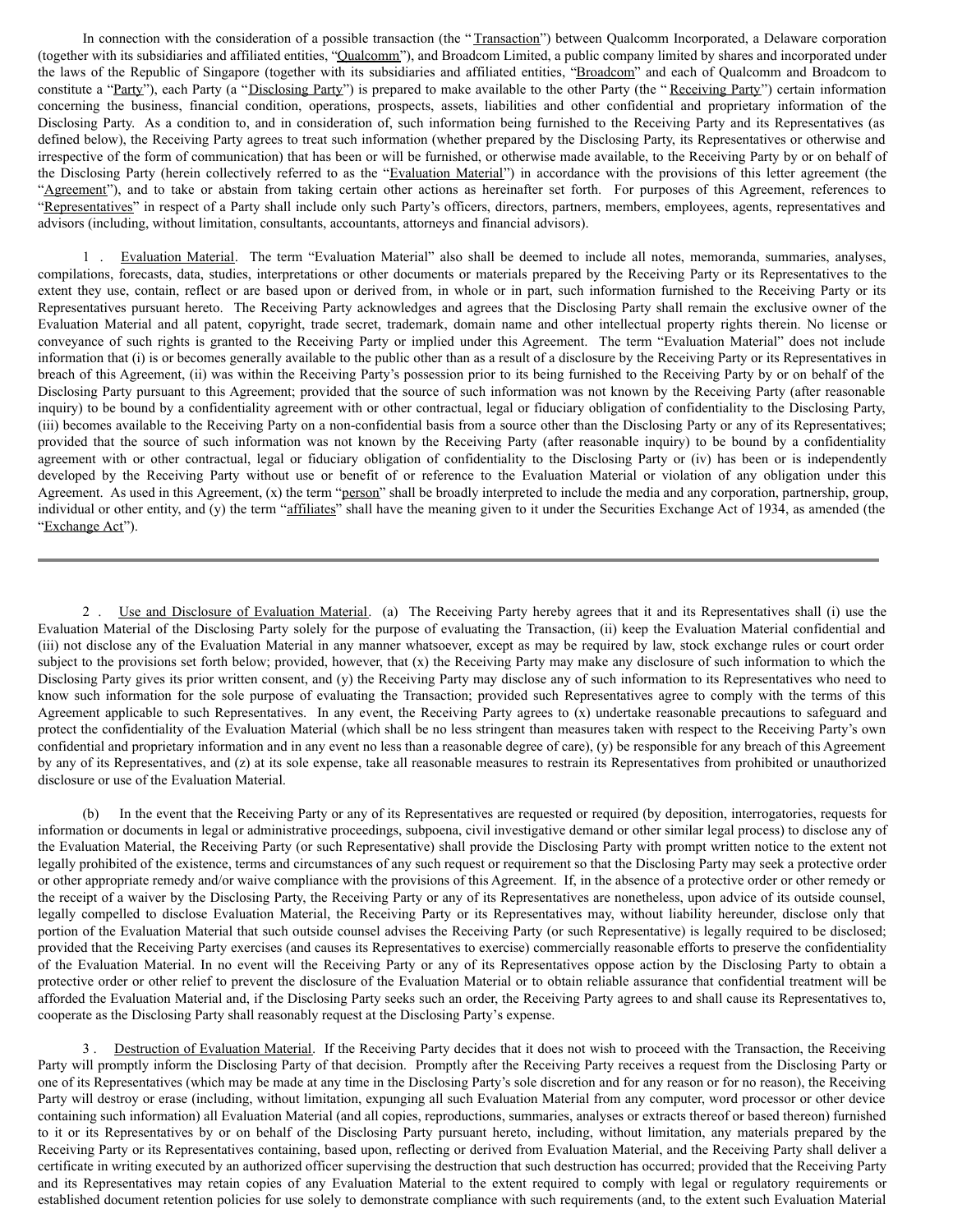is retained electronically, ordinary access thereto shall be limited to information technology personnel in connection with their information technology duties). Notwithstanding the destruction or retention of

2

the Evaluation Material, the Receiving Party and its Representatives will continue to be bound by its obligations of confidentiality, use restrictions and other obligations hereunder.

4. No Representations or Warranties; No Agreement. Except as otherwise set forth in this Section 4, the Receiving Party understands and acknowledges that neither the Disclosing Party nor any of its Representatives makes any representation or warranty, express or implied, as to the accuracy or completeness of the Evaluation Material. The Receiving Party agrees that neither the Disclosing Party nor any of its Representatives shall have any obligation or liability to the Receiving Party or to any of its Representatives on any basis (including, without limitation, in contract, tort, under federal or state securities law or otherwise) relating to or resulting from the use of the Evaluation Material. The Receiving Party agrees that only those representations or warranties which are made in a final definitive agreement regarding a Transaction (a "Definitive Transaction Agreement"), when, as and if executed, and subject to such limitations and restrictions as may be specified therein, will be relied on by the Receiving Party and have any legal effect. The Receiving Party and its Representatives agree not to make any claims whatsoever against the Disclosing Party or any of its Representatives with respect to or arising out of: (i) a Transaction, as a result of this Agreement; (ii) the participation of the Receiving Party and its Representatives in evaluating a Transaction; (iii) the review or use of any Evaluation Material or any errors therein or omissions therefrom; or (iv) any action taken or any inaction occurring in reliance on the Evaluation Material, in each case, except and solely to the extent as may be included in any Definitive Transaction Agreement. The Receiving Party agrees that unless and until a Definitive Transaction Agreement between the Parties has been executed and delivered, neither Party will be under any legal obligation of any kind whatsoever with respect to such a transaction by virtue of this Agreement except for the rights and obligations specifically agreed to herein. The Parties further acknowledge and agree that until a Definitive Transaction Agreement is entered into between the Parties, each Party reserves the right, in its sole discretion, to reject any and all proposals made by the other Party or any of the other Party's Representatives with regard to the Transaction, to determine not to engage in discussions or negotiations and to terminate discussions and negotiations with the other Party at any time.

5. No Waiver of Privilege. To the extent that any Evaluation Material may include materials subject to the attorney-client privilege, work product doctrine or any other applicable privilege concerning pending or threatened legal proceedings or governmental investigations, the Parties understand and agree that they have a commonality of interest with respect to such matters and it is their desire, intention and mutual understanding that the sharing of such material is not intended to, and shall not, waive or diminish in any way the confidentiality of such material or its continued protection under the attorney-client privilege, work product doctrine or any other applicable privilege. All Evaluation Material that is entitled to protection under the attorney-client privilege, work product doctrine or any other applicable privilege shall remain entitled to such protection under these privileges and this Agreement.

6. Material Non-Public Information. The Receiving Party acknowledges and agrees that it is aware (and that its Representatives are aware or, upon providing any Evaluation Material to such Representatives, will be advised by the Receiving Party) that Evaluation Material being furnished to it may contain material non-public information regarding the Disclosing Party and that the United States securities laws prohibit any persons who have such material, non-public information from purchasing or selling securities of the Disclosing Party on the basis of such information or from communicating such information to any person under circumstances in which it is reasonably foreseeable that such person is likely to purchase or sell such securities on the basis of such information. The Receiving Party will not (and it will cause its Representatives to not), directly or indirectly, use, or allow any third party to use, any Evaluation Material in violation of any United States federal or state securities laws or, other than the Transaction, in connection with the purchase or sale of securities, properties or indebtedness. Nothing herein shall constitute an admission by either Party that any Evaluation Material or other such information in fact contains material non-public information.

3

7. Remedies. It is further understood and agreed that any breach of this Agreement by a Party or any of its Representatives would result in irreparable harm to the other Party, that money damages would not be a sufficient remedy for any such breach of this Agreement and that the nonbreaching Party shall be entitled to equitable relief, including injunction and specific performance, as a remedy for any such breach and that neither the breaching Party nor its Representatives shall oppose the granting of such relief. Such relief shall be available without the obligation to prove any damages underlying such breach or threatened breach. The Parties further agree to waive, and to use commercially reasonable efforts to cause their applicable Representatives to waive, any requirement for the securing or posting of any bond in connection with any such remedy. Such remedies shall not be deemed to be the exclusive remedies for a breach by a Party of this Agreement but shall be in addition to all other remedies available at law or equity to the non-breaching Party. In the event of a breach of any obligations under this Agreement by a Party or its Representatives, the non-breaching Party shall, immediately following the discovery of such breach, give notice to the other Party of the nature of such breach and, upon consultation with the other Party, take all necessary steps to limit the extent of such breach. In the event of litigation relating to this Agreement, if a court of competent jurisdiction determines that a Party or any of its Representatives have breached this Agreement, then the breaching Party shall be liable and pay to the non-breaching Party the reasonable legal fees incurred by the non-breaching Party in connection with such litigation, including any appeal therefrom.

8. Governing Law; Jurisdiction; Waiver of Jury Trial. This Agreement shall be governed by, construed and enforced in accordance with the laws of the State of Delaware, without regard to the conflict of law provisions thereof. The Parties hereby irrevocably and unconditionally consent to submit to the exclusive jurisdiction of the courts of the State of Delaware (and, solely in the event the courts of the State of Delaware do not have subject matter jurisdiction, the courts of the United States of America located in the State of Delaware) for any lawsuits, actions or other proceedings arising out of or relating to this Agreement and agree not to commence any such lawsuit, action or other proceeding except in such courts. Each Party consents to the service of process in any such suit in any manner permitted by applicable law. The Parties hereby irrevocably and unconditionally waive any objection to the laying of venue of any lawsuit, action or other proceeding arising out of or relating to this Agreement in the courts of the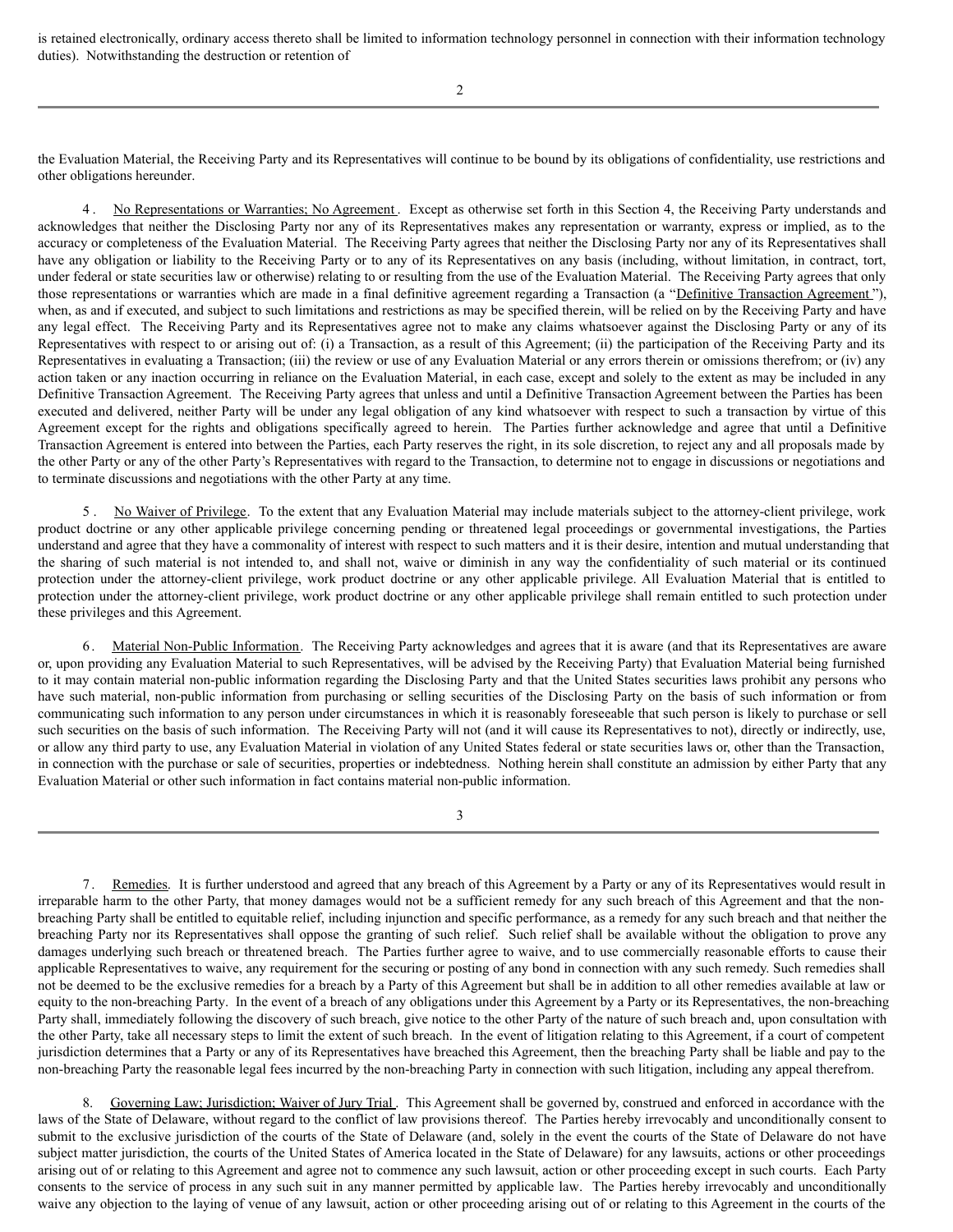State of Delaware or the United States of America located in the State of Delaware, and hereby further irrevocably and unconditionally waive and agree not to plead or claim in any such court that any such lawsuit, action or other proceeding brought in any such court has been brought in an inconvenient forum. **ANY RIGHT TO TRIAL BY JURY WITH RESPECT TO ANY LAWSUIT, CLAIM OR OTHER PROCEEDING ARISING OUT OF OR RELATING TO THIS AGREEMENT IS EXPRESSLY AND IRREVOCABLY WAIVED.**

9 . Authority to Enter into Agreement. Each Party hereby represents and warrants to the other Party that this Agreement has been duly authorized, executed and delivered by one of its officers and is enforceable in accordance with its terms against such Party.

10. Entire Agreement. This Agreement constitutes the entire agreement between the Parties hereto regarding the subject matter hereof, supersedes all negotiations and agreements, oral or written, made prior to the execution hereof.

11. Assignment. This Agreement shall not be assigned by any Party, by operation of law or otherwise, without the prior written consent of the other Party. This Agreement shall be binding upon, enforceable by and inure to the benefit of the parties hereto and their respective successors and assigns.

12. No Modification. No provision of this Agreement can be waived, modified or amended without the prior written consent of the Parties, which consent shall specifically refer to the provision to be waived, modified or amended and shall explicitly make such waiver, modification or amendment. It is understood and agreed that no failure or delay by a Party in exercising any of its

4

rights, powers or privileges hereunder shall operate as a waiver thereof, nor shall any single or partial exercise thereof preclude any other or further exercise thereof or the exercise of any other right, power or privilege hereunder.

1 3 . Counterparts. This Agreement may be executed in counterparts, each such counterpart shall be deemed an original and all such counterparts shall together constitute one instrument.

14. Severability. If any provision of this Agreement is found to violate any statute, regulation, rule, order or decree of any governmental authority, court, agency or exchange, such invalidity shall not be deemed to affect any other provision hereof or the validity of the remainder of this Agreement, and there shall be substituted for the invalid provision a substitute provision that shall as nearly as possible achieve the intent of the invalid provision.

15. Data Site Provision. The terms of this Agreement shall control over any additional purported confidentiality requirements imposed by any offering memorandum, web-based database or similar repository of Evaluation Material to which any Receiving Party or its Representatives is granted access in connection with the evaluation, negotiation or consummation of the Transaction, notwithstanding acceptance of such an offering memorandum or submission of an electronic signature, "clicking" on an "I Agree" icon or other indication of assent to such additional confidentiality conditions, it being understood and agreed that the Parties' confidentiality obligations with respect to the Evaluation Material are exclusively governed by this Agreement and may not be amended except by an agreement executed by the Parties in writing.

16. Term. This Agreement shall expire two years from the date first written above.

#### [*REMAINDER OF PAGE INTENTIONALLY LEFT BLANK*]

5

Please confirm your agreement with the foregoing by signing and returning one copy of this letter to the undersigned, whereupon this Agreement shall become a binding agreement between the Parties.

Very truly yours,

QUALCOMM INCORPORATED

By:

Name:

Title:

Accepted and agreed as of the date first written above:

BROADCOM LIMITED